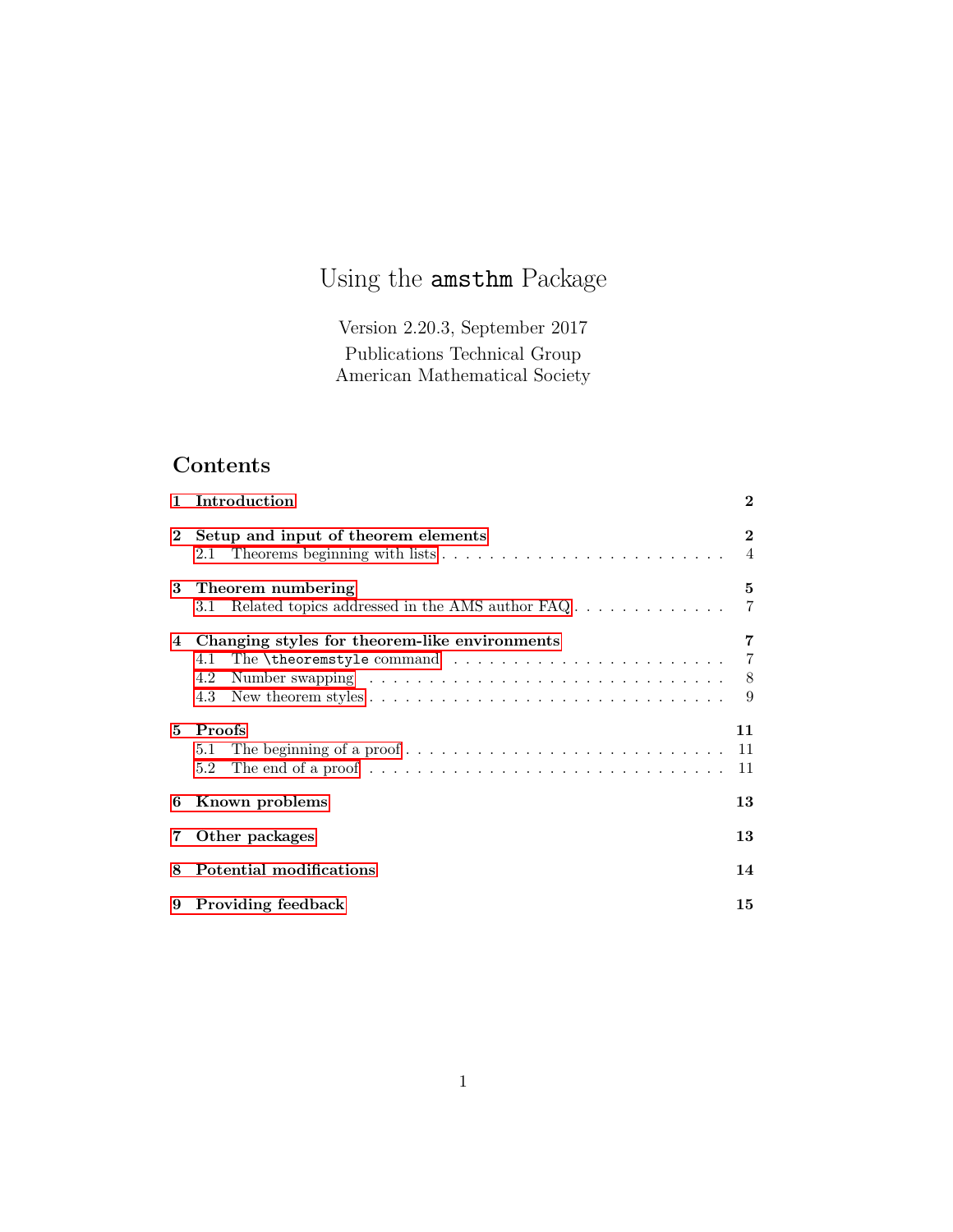## <span id="page-1-0"></span>1 Introduction

The amsthm package provides an enhanced version of  $L^2T_FX$ 's \newtheorem command for defining theorem-like environments. The enhanced \newtheorem recognizes a \theoremstyle specification (as in Mittelbach's theorem package) and has a \* form for defining unnumbered environments. The amsthm package also defines a proof environment that automatically adds a QED symbol at the end. AMS document classes incorporate the amsthm package, so everything described here applies to them as well.

As part of the AMS LAT<sub>F</sub>X support environment, amsthm follows AMS style. This differs in some respects from the style provided by the base LATEX classes and the package mentioned above; where a difference is known to be present, it will be noted in these instructions. One notable difference is that, after the end of a theorem or proof, the following line of text is assumed to start a new paragraph, and will always be indented, whether or not a blank line or \par is present.

If the amsthm package is used with a non-AMS document class and with the amsmath package, amsthm must be loaded after amsmath, not before.

Since amsthm follows AMS publication style, formats that diverge significantly from that style may not be able to be accommodated. Other theorem packages do exist, and users with incompatible requirements who are publishing elsewhere are advised to look for other possibilities on CTAN. However, authors preparing files for publication by the AMS are expected to follow AMS style.

This manual describes the features provided by amsthm. Examples are given separately in the file thmtest.tex. For best understanding, examine the output side-by-side with the input.

### <span id="page-1-1"></span>2 Setup and input of theorem elements

In mathematical research articles and books, theorems and proofs are among the most common elements, but authors also use many others that fall in the same general class: lemmas, propositions, axioms, corollaries, conjectures, definitions, remarks, cases, steps, and so forth (see page [7\)](#page-6-2). It is natural to handle these elements as LATEX environments, but document classes do not provide predefined environments for theorem-like elements because (a) that would make it difficult for authors to exercise the necessary control over the automatic numbering, and (b) the variety of such elements is so wide that it's not possible for a document class to provide every one that will ever be needed. Instead there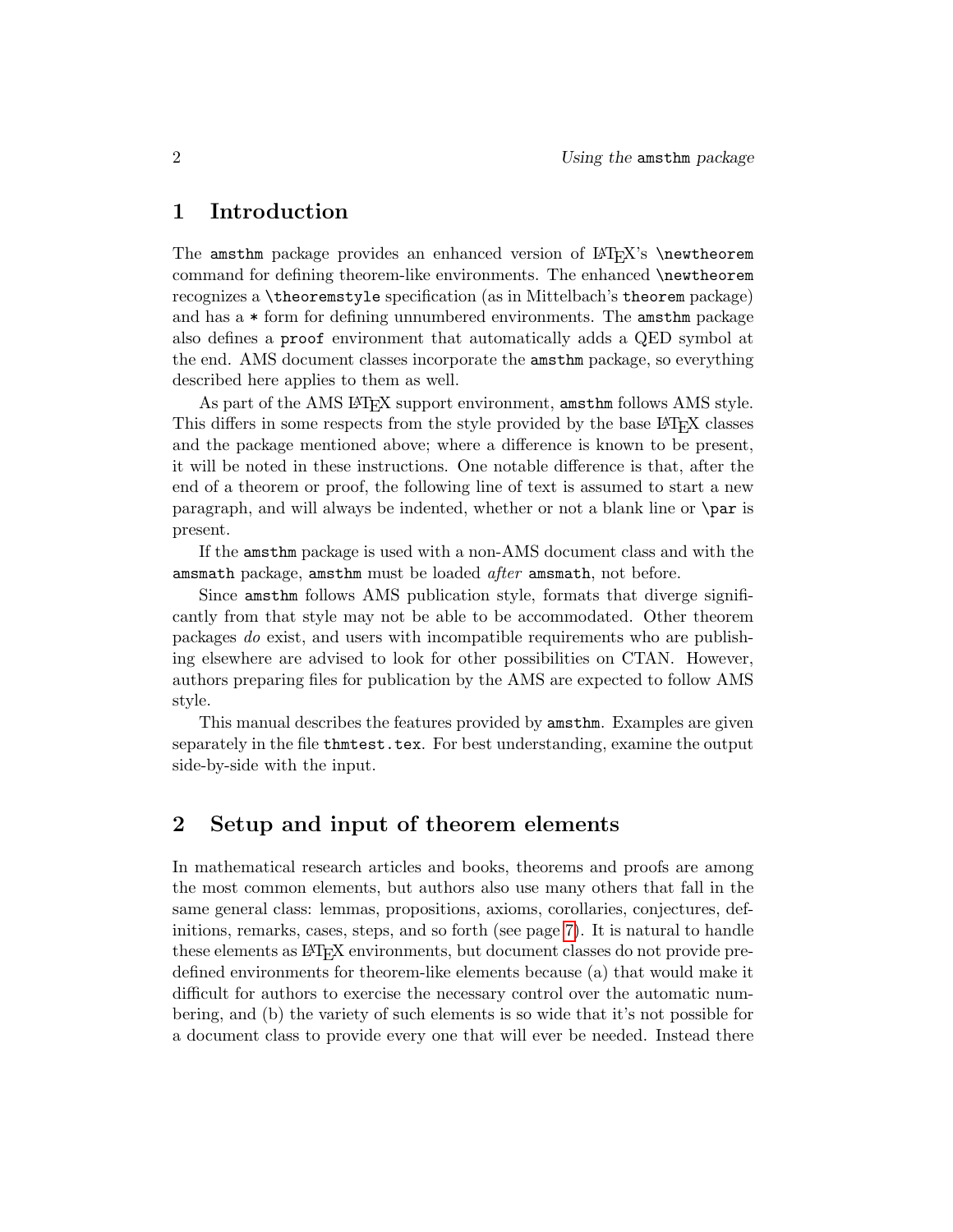is a command \newtheorem, similar in effect to \newenvironment, that makes it easy for authors to set up the elements required for a particular document.

The \newtheorem command has two mandatory arguments: the first one is the environment name that the author would like to use for this element; the second one is the heading text. For example,

```
\newtheorem{lem}{Lemma}
```
means that instances in the document of

```
\begin{lem} Text text ... \end{lem}
```
will produce

Lemma 1. Text text  $\dots$ 

where the heading consists of the specified text "Lemma" and an automatically generated number and punctuation. Note that there are no fixed text assignments as there are with, e.g., \chaptername (usually "Chapter" or "Appendix", depending on context); the heading text in the output will be exactly what you specify in the input.

If \newtheorem\* is used instead of \newtheorem in this example, numbers will not be generated automatically for any of the lemmas in the document. This form of the command can be useful even if you have only one lemma and don't want it to be numbered; more often, though, it is used to produce a special named variant of one of the common theorem types. For example, if you have a lemma that should get the heading "Klein's Lemma", then the statement

\newtheorem\*{KL}{Klein's Lemma}

would allow you to write

\begin{KL} Text text ... \end{KL}

and get the desired output.

Sometimes additional information is desired in the heading of a theorem or lemma, often because it is cited from another source. An optional argument is used to provide this information:

```
\begin{lem}[Alinhac-Lerner \cite{a-l}]
```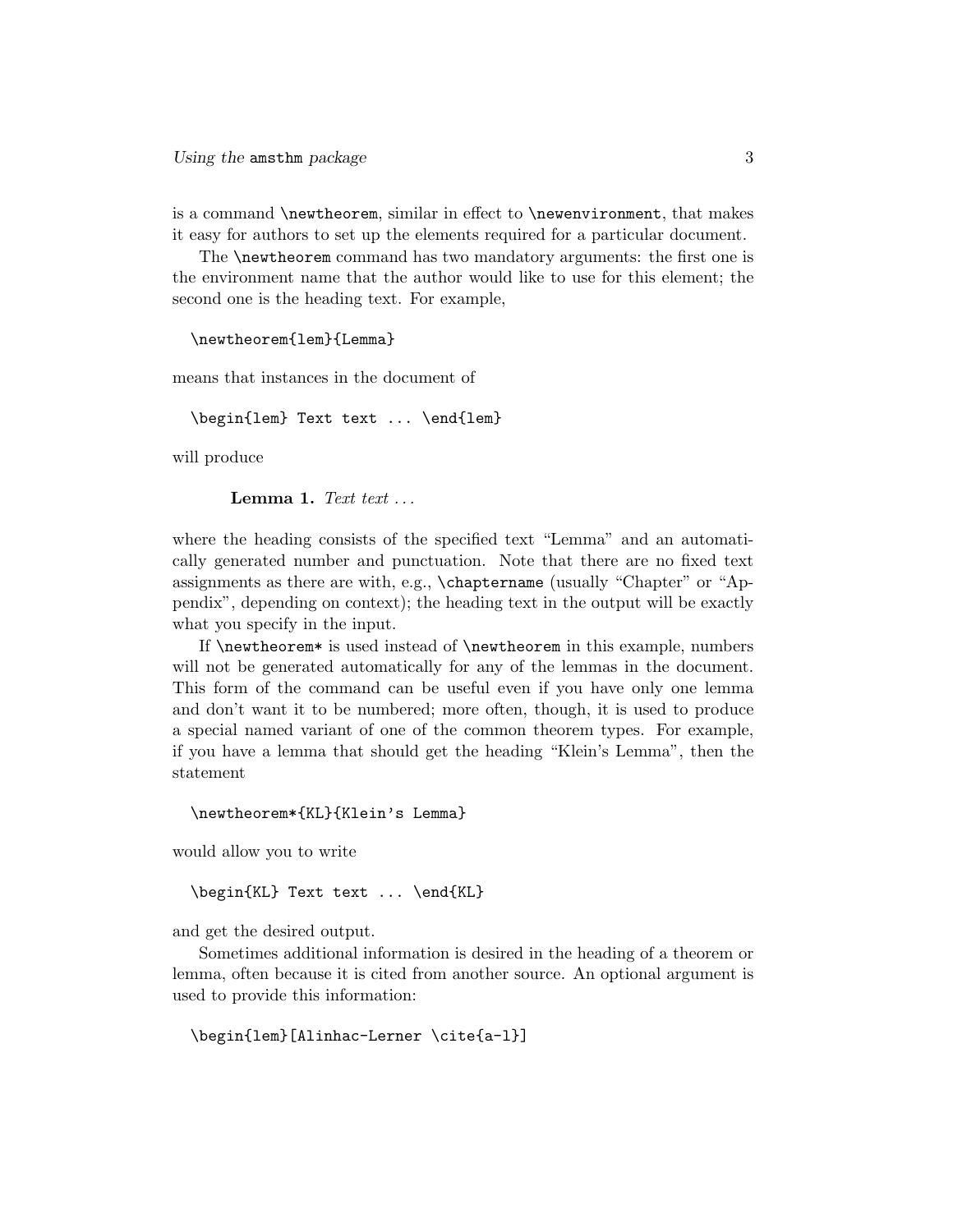yielding the output

**Lemma 2.** (Alinhac-Lerner [4]). Text text ...

If the citation includes page numbers, the brackets in the reference must be "hidden" to prevent the closing bracket from being interpreted as the end of the optional argument to the heading:

```
\begin{lem}[Alinhac-Lerner {\cite[p.~37]{a-l}}]
```
with the output

```
Lemma 2. (Alinhac-Lerner [4, p. 37]). Text text ...
```
Often, theorems are referred to elsewhere in a document. The usual LAT<sub>EX</sub> \label-\ref mechanism works for this purpose. However, problems can arise when the **\label** is separated from the heading. For this reason, it is recommended to place the label immediately after the  $\begin{bmatrix} 0 & \cdots \end{bmatrix}$  command; placing it on a separate line should not cause any adverse effects.

#### <span id="page-3-0"></span>2.1 Theorems beginning with lists

Sometimes it's desired to state a theorem in discrete steps, using a list. Preceding the list by text is recommended, to avoid problems both with linking (using enumerate) and with unattractive spacing.

If no text is provided, the list will follow the heading on the same line. This has three unwanted effects: the horizontal space between the theorem head and the first item will be unacceptably large, a hyperlink to the theorem will not be "live" in the PDF file (although it will be marked), and the extra vertical space that should follow the end of the list will be absent.

The best way to avoid these problems is to allow the list to start on a new line. One way to accomplish this is to follow the theorem head (and \label, if present) by the command \leavevmode. (For more information, see section [4.3.1.](#page-8-1)) However, if the theorem comes near the bottom of a page, the list might move to the top of the next page, leaving an orphaned heading. If this happens, it must be addressed as an exception, to be taken care of after the text is final; at that point, the recommended fix is to call on the needspace [\[NDS\]](#page-14-1) package, or insert an explicit page break.

An alternative method of starting a new line after the heading is to provide a \newtheoremstyle{break}; the definition is given below on page [9.](#page-8-1) Like the \leavevmode approach, a break theorem environment is not perfect; known limitations accompany the definition.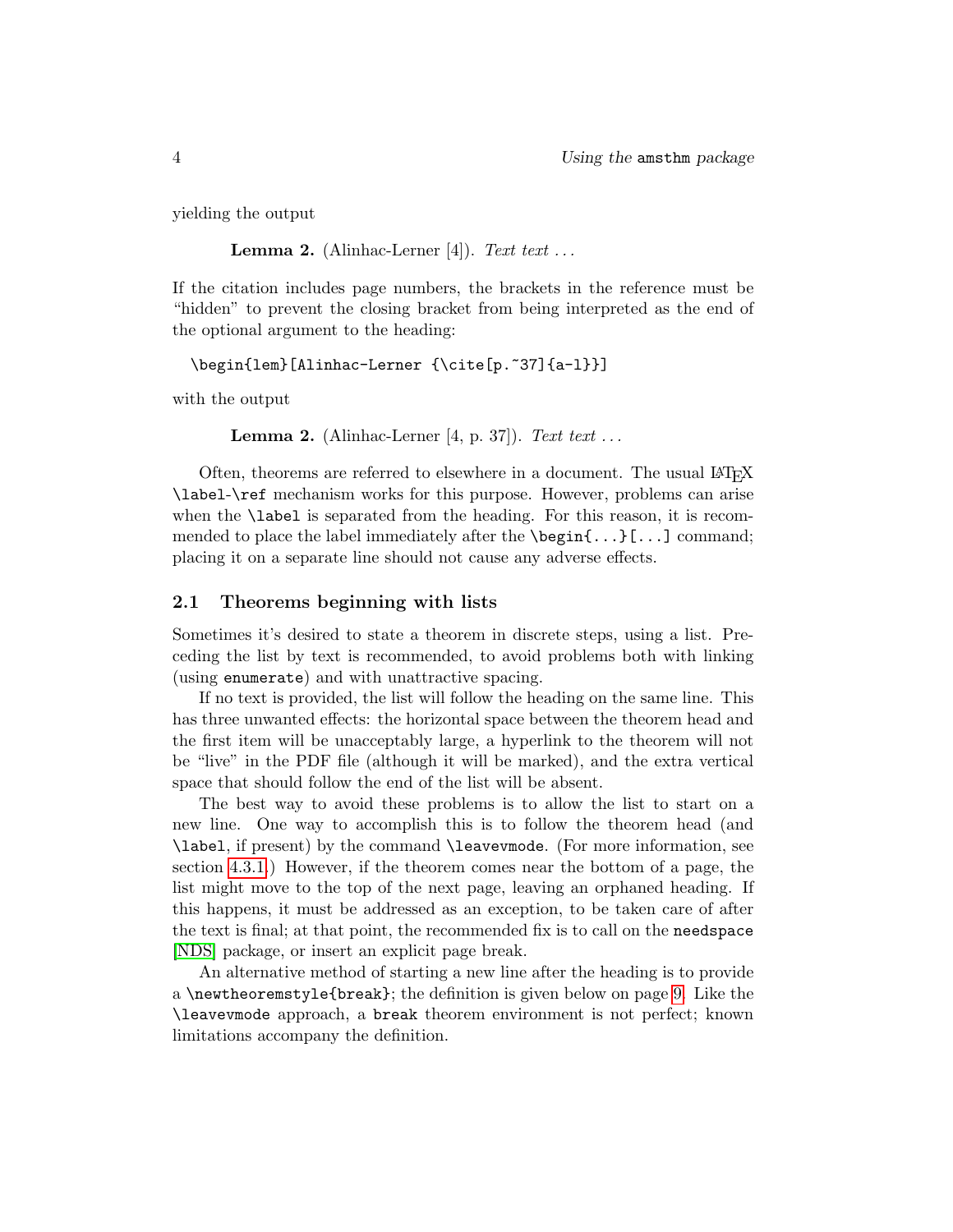If the list must start on the same line as the heading, enter the first item identifier manually, with adjustments: enter an ordinary space between the heading and the identifier, reset the left margin if the item text will require more than one line, and reset the item counter (for enumerate) so that it will start with 2 (or whatever is appropriate).

```
\begin{subarray}{c}\n\text{begin{pmatrix}\n\text{thm}}\n\end{subarray} (optional \, modifier) \end{subarray}\hangindent\leftmargini % for a multi-line item
\label{thm:xxx}
\textup{(1)} First item ...
\begin{enumerate}
\setcounter{enumi}{1}
\item ...
\item ...
\end{enumerate}
\end{thm}
```
The style shown here for the item identifier matches the default for AMS document classes. It may be different for other document classes; amsthm retains the class default. (\textup should be applied to hand-coded item identifiers when using an AMS class; AMS style conforms to traditional math typography in this respect, with item identifiers, cross-references, and similar elements consistently set upright, even in italic environments. However, an author should always try to match the style of the document class being used.) To match the default style of a first-level item counter when using an AMS document class, a reference may be entered with \eqref; however, beware if a package such as cleveref is being used, as it may associate the wrong element type.

An initial item input in this manner cannot be linked using a **\label**, since it is not associated with a counter; the \label in the above example refers to the theorem element, not to the item in the list. This is an important concept: a \label will always refer to the value of the most recent counter that is automatically incremented; this counter will also be the anchor for a hyperlink if the hyperref package is used.

### <span id="page-4-0"></span>3 Theorem numbering

In addition to the two mandatory arguments,  $\lambda$  hew theorem has two mutually exclusive optional arguments. These govern the sequencing and hierarchy of the numbering. The numbering mechanism can be thought of this way:

```
\mathcal{h}(env \ name)}{\text{\texttt{parent} counter}]
\mathcal{\langle env \ name}[\{ \] \} [\langle shared \ counter \] {\langle text \rangle}
```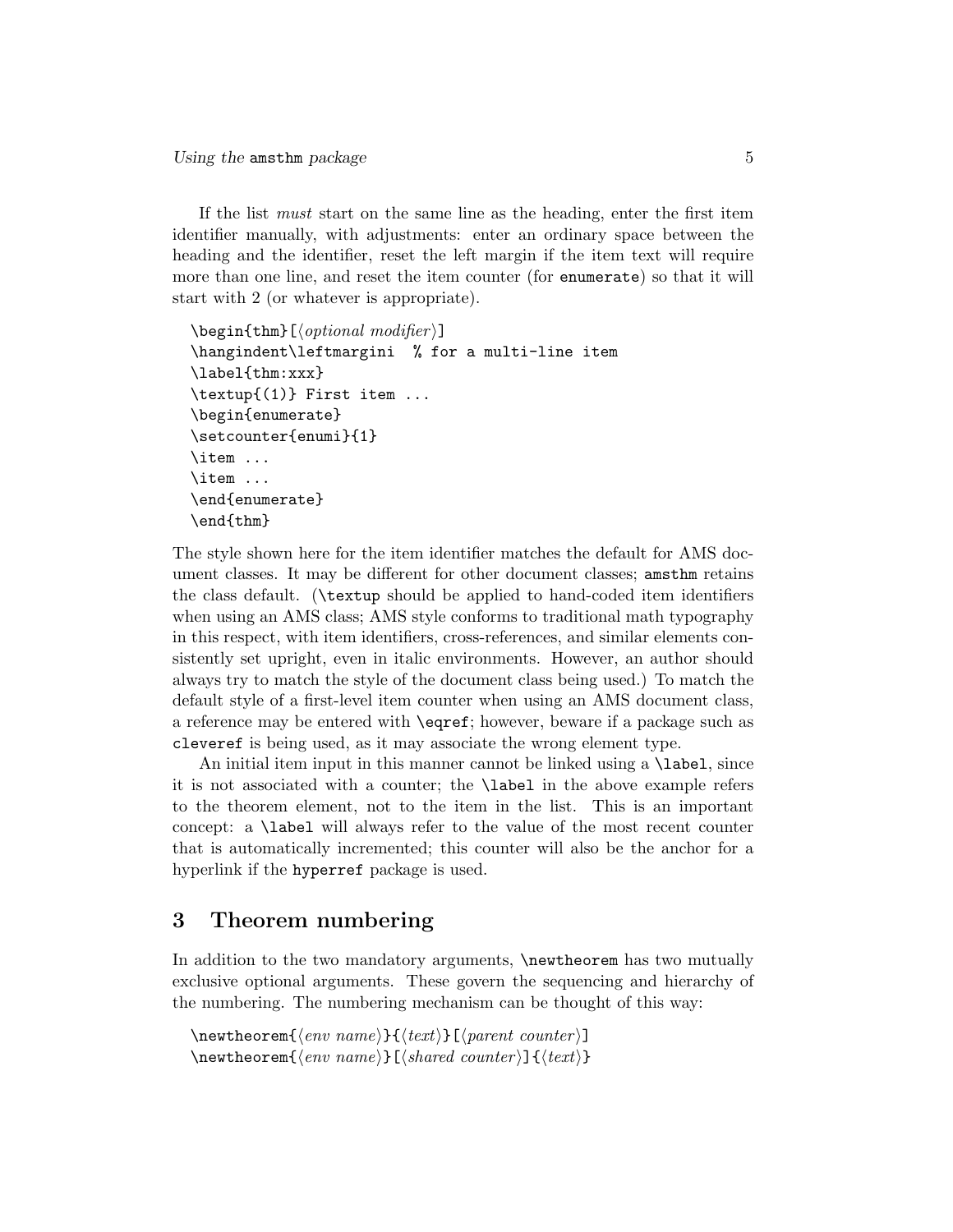The  $\{parent\ counter\}$  is comparable to  $\mathcal{I}$  is  $\mathcal{I}$  is  $\mathcal{I}$  is  $\mathcal{I}$  is  $\mathcal{I}$  is  $\mathcal{I}$  is  $\mathcal{I}$  is  $\mathcal{I}$  is  $\mathcal{I}$  is  $\mathcal{I}$  is  $\mathcal{I}$  is  $\mathcal{I}$  is  $\mathcal{I}$  is  $\mathcal{I}$  is  $\mathcal{I}$  is  $\mathcal{I}$  i restart whenever that sectional level is encountered. If a  $\langle shared\ counter\rangle$  is specified, numbering will progress sequentially for all theorem elements using this counter. See below for a more detailed explanation.

By default each kind of theorem-like environment is numbered independently. Thus if you have three lemmas and two theorems interspersed, they will be numbered something like this: Lemma 1, Lemma 2, Theorem 1, Lemma 3, Theorem 2. If you want lemmas and theorems to share the same numbering sequence—Lemma 1, Lemma 2, Theorem 3, Lemma 4, Theorem 5—then you should use the  $\langle shared\ counter\rangle$  to indicate the desired relationship as follows:

#### \newtheorem{thm}{Theorem} \newtheorem{lem}[thm]{Lemma}

The optional argument [thm] in the second statement means that the lem environment should share the thm numbering sequence instead of having its own independent sequence.

To have a theorem environment numbered subordinately within a sectional unit—e.g., to get propositions numbered Proposition 2.1, Proposition 2.2, and so on in Section 2—put the name of the parent unit in square brackets in final position:

#### \newtheorem{prop}{Proposition}[section]

With the optional argument [section], the prop counter will be reset to 0 whenever the parent counter section is incremented, and the proposition heading will have the section number prepended.

If any theorem elements are numbered by section, and (in a book) the first such element in a chapter comes before the first section, numbering will continue from the previous chapter. In such a case, reset the counter by invoking this command before the affected element:

#### \setcounter{thm}{0}

Note that theorem numbering is not accomplished by the same method as the \numberwithin facility of amsmath, so an attempt to use that to relate theorem numbers to equation numbers will not work in the expected way. A method for accomplishing that, as well as some other variations, is given in the AMS Author FAQ [\[AF\]](#page-14-2), in the section on ["Theorems in AMS-L](http://www.ams.org//faq?class_id=561)AT<sub>EX</sub>".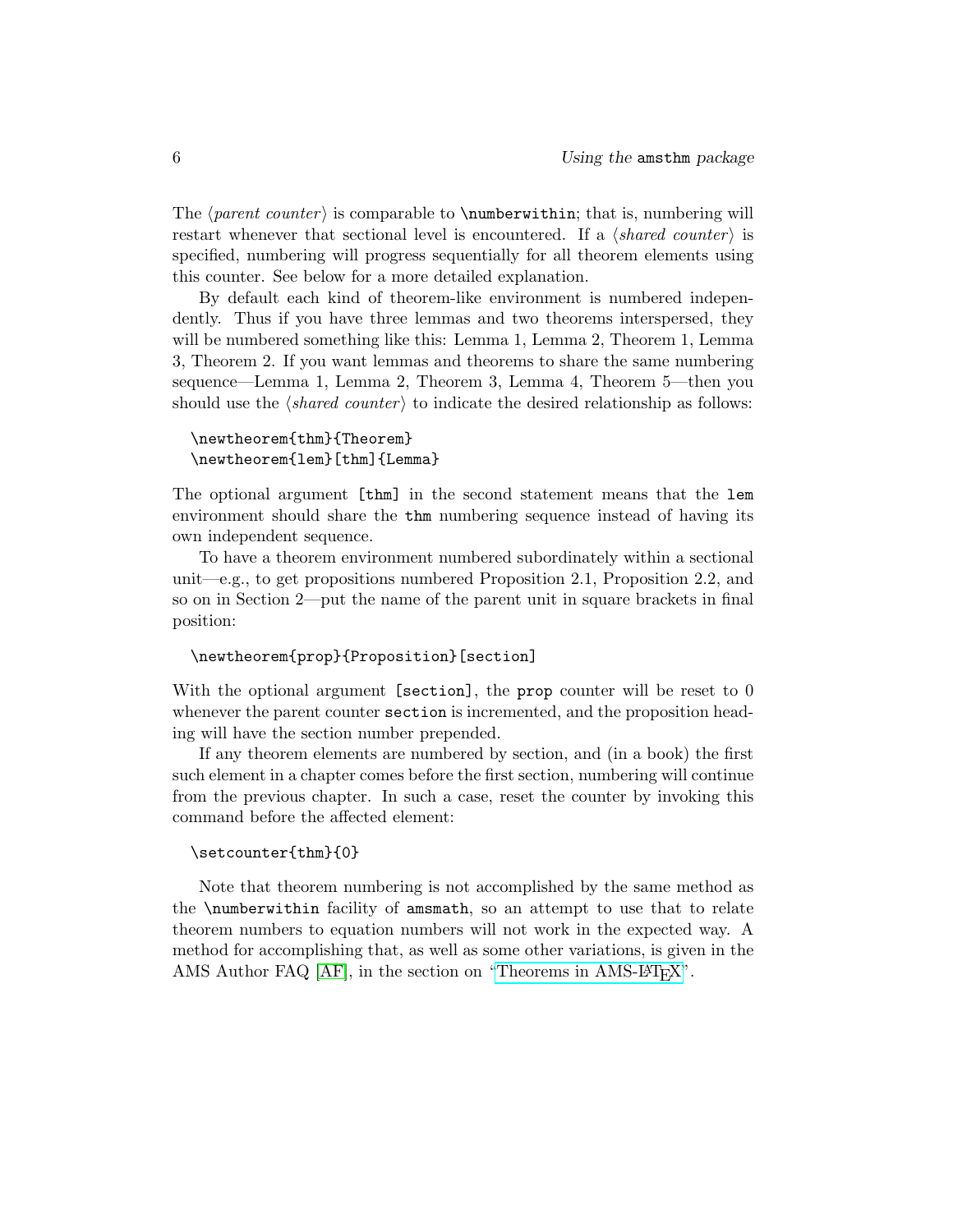#### <span id="page-6-0"></span>3.1 Related topics addressed in the AMS author FAQ

- ["Number" theorems with letters instead of numbers](http://www.ams.org/faq?faq_id=199)
- [Restart numbering for each chapter, but don't include chapter number as](http://www.ams.org/faq?faq_id=200) [part of theorem number](http://www.ams.org/faq?faq_id=200)
- [Number theorems by section when chapters have sections, but by chapter](http://www.ams.org/faq?faq_id=202) [only when a chapter has no sections](http://www.ams.org/faq?faq_id=202)
- [Number theorems and equations with the same numbering sequence](http://www.ams.org/faq?faq_id=289)

## <span id="page-6-1"></span>4 Changing styles for theorem-like environments

#### <span id="page-6-2"></span>4.1 The \theoremstyle command

The amsthm package supports the notion of a current theorem style, which determines what will be produced by a given \newtheorem command. The three theorem styles provided—plain, definition, and remark—specify different degrees of visual emphasis corresponding to their relative importance. The details of this typographical treatment may vary depending on the document class, but typically the plain style produces italic body text, while the other two styles produce roman body text. These default settings are provided:

- plain: italic text, extra space above and below;
- definition : upright text, extra space above and below;
- remark : upright text, no extra space above or below.

If no \theoremstyle command is given, the style used will be plain. To specify different styles, divide your \newtheorem commands into groups and preface each group with the appropriate \theoremstyle. Some examples:

```
\theoremstyle{plain}% default
\newtheorem{thm}{Theorem}[section]
\newtheorem{lem}[thm]{Lemma}
\newtheorem{prop}[thm]{Proposition}
\newtheorem*{cor}{Corollary}
\newtheorem*{KL}{Klein's Lemma}
```

```
\theoremstyle{definition}
\newtheorem{defn}{Definition}[section]
```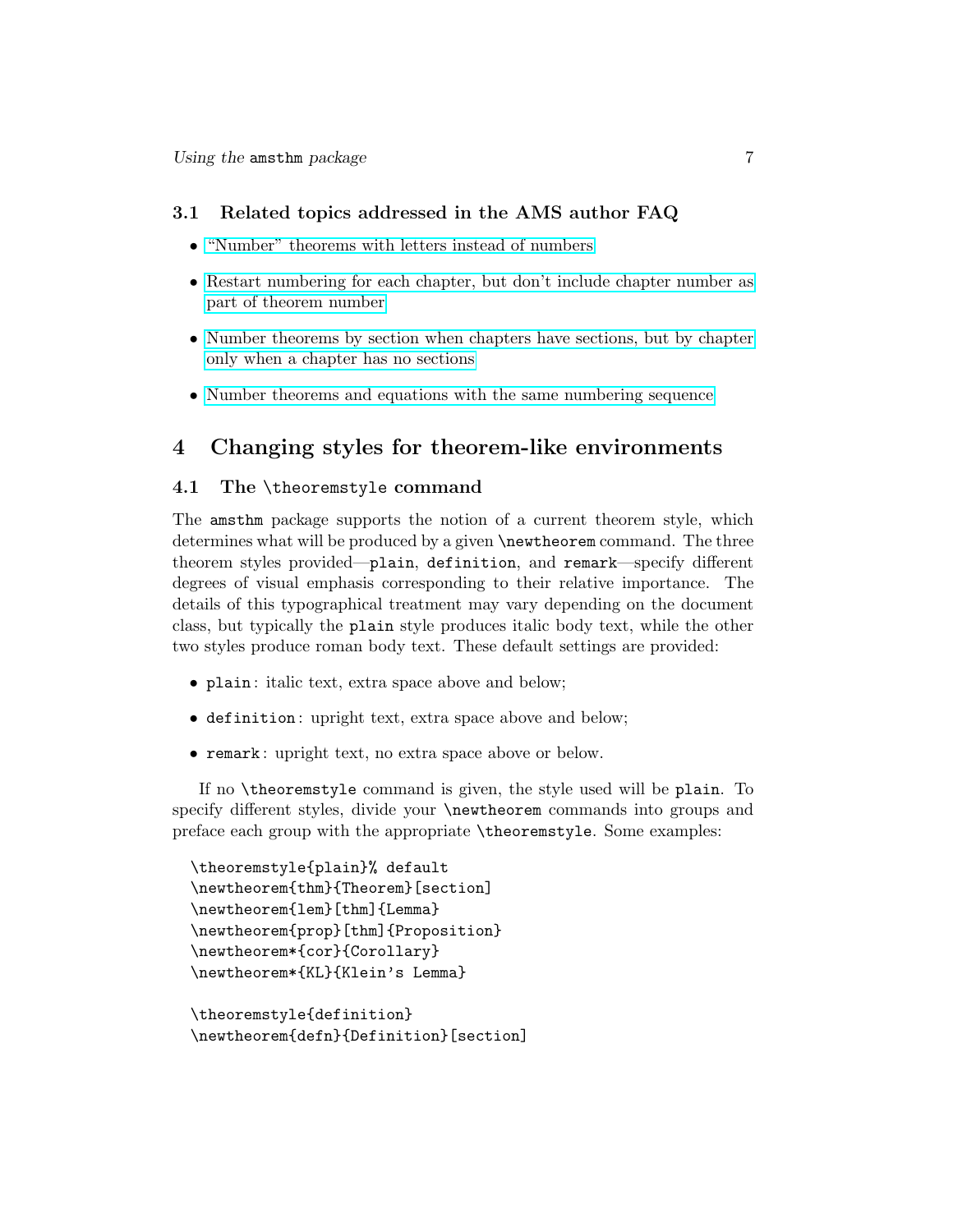```
\newtheorem{exmp}{Example}[section]
\newtheorem{xca}[exmp]{Exercise}
\theoremstyle{remark}
\newtheorem*{rem}{Remark}
\newtheorem*{note}{Note}
```
\newtheorem{case}{Case}

The following list summarizes the types of structures which are normally associated with each theorem style.

| plain      | Theorem, Lemma, Corollary, Proposition, Conjecture, |
|------------|-----------------------------------------------------|
|            | Criterion, Assertion                                |
| definition | Definition, Condition, Problem, Example, Exercise,  |
|            | Algorithm, Question, Axiom, Property, Assumption,   |
|            | Hypothesis                                          |
| remark     | Remark, Note, Notation, Claim, Summary,             |
|            | Acknowledgment, Case, Conclusion                    |

#### <span id="page-7-0"></span>4.2 Number swapping

A common style variation is to have the theorem number at the beginning of the heading instead of at the end, for example "1.4 Theorem" instead of "Theorem 1.4". As this variation is usually applied to all \theoremstyles, it is done by placing a \swapnumbers command at the beginning of the list of \newtheorem statements that should be affected. For example:

```
\swapnumbers
\theoremstyle{plain}
\newtheorem{thm}{Theorem}[section]
\theoremstyle{remark}
\newtheorem{rem}{Remark}
```
When amsthm is used with a non-AMS document class, and numbers are swapped, no period is set following the number; this differs from the "basic" LATEX style. A workaround will be given in the AMS Author FAQ [\[AF\]](#page-14-2).

In some AMS document classes, the style of the swapped numbers matches that of section headings; this may not be the same style as the rest of the theorem heading.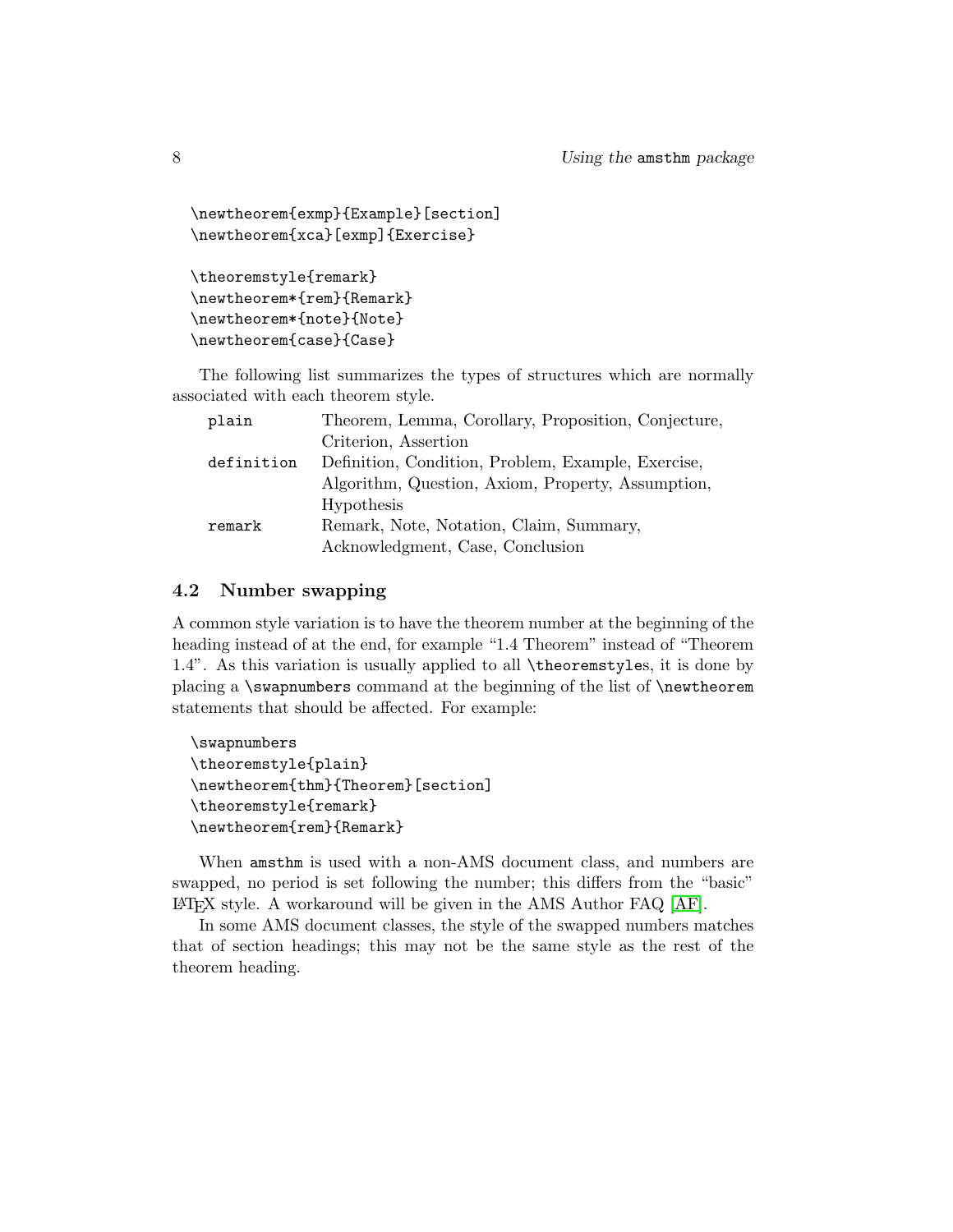Using the amsthm package  $9$ 

#### <span id="page-8-0"></span>4.3 New theorem styles

The amsthm package provides a \newtheoremstyle command to aid in the creation of custom styles, should the three predefined styles prove insufficient. The following example illustrates the use of the **\newtheoremstyle** command.

|                              | $\mathcal{S}$ (newtheoremstyle {note}% $\langle name \rangle$                                         |
|------------------------------|-------------------------------------------------------------------------------------------------------|
| $\{3pt\}$ %                  | $\langle Space\ above \rangle^1$                                                                      |
| $\{3pt\}\%$                  | $\langle Space\ below \rangle^1$                                                                      |
| {}%                          | $\langle Body\ font\rangle$                                                                           |
| $\{3\}$                      | $\langle Indent\ amount\rangle^2$                                                                     |
|                              | $\{\text{itshape}\}, \ \text{Theorem head font}\}$                                                    |
| $\{:\}$ %                    | $\langle Punctuation\ after\ theorem\ head \rangle$                                                   |
| $\mathcal{E}.\mathsf{5em}\%$ | $\langle Space\ after\ theorem\ head \rangle^3$                                                       |
| {}%                          | $\langle Theorem \textit{head} \textit{spec} \textit{ (can be left empty, meaning 'normal')} \rangle$ |

<sup>1</sup>Space above and below: these are equal, but the defaults differ when using an AMS document class vs. \usepackage{amsthm}. For AMS classes, this is .5\baselineskip $\pm$ .2\baselineskip; for amsthm used as a separate package, it is the local value of \topsep. If these arguments are left empty, the current defaults are used.

<sup>2</sup>Indent amount: empty = no indent, \parindent = normal paragraph indent <sup>3</sup>Space after theorem head:  $\{ \}$  = normal interword space;

 $\neq$ 

Apply the new theorem style in the same manner as the predefined ones. Here are some styles that have been requested by authors.

#### <span id="page-8-1"></span>4.3.1 Theorem style break

This style will break after the theorem heading and start a new line.

```
\newtheoremstyle{break}%
  {}{}%
  {\itshape}{}%
  {\bfseries}{}% % Note that final punctuation is omitted.
  {\newline}{}
```
This style can be used for a theorem beginning with a list. When used with enumerate and an AMS document class, all items are properly labeled and will link. However, the vertical spacing needs help; a conflict between definitions prevents the first item from starting on a new line—it looks almost the same as a default theorem beginning with an enumerated list. To repair this problem, begin the theorem like this: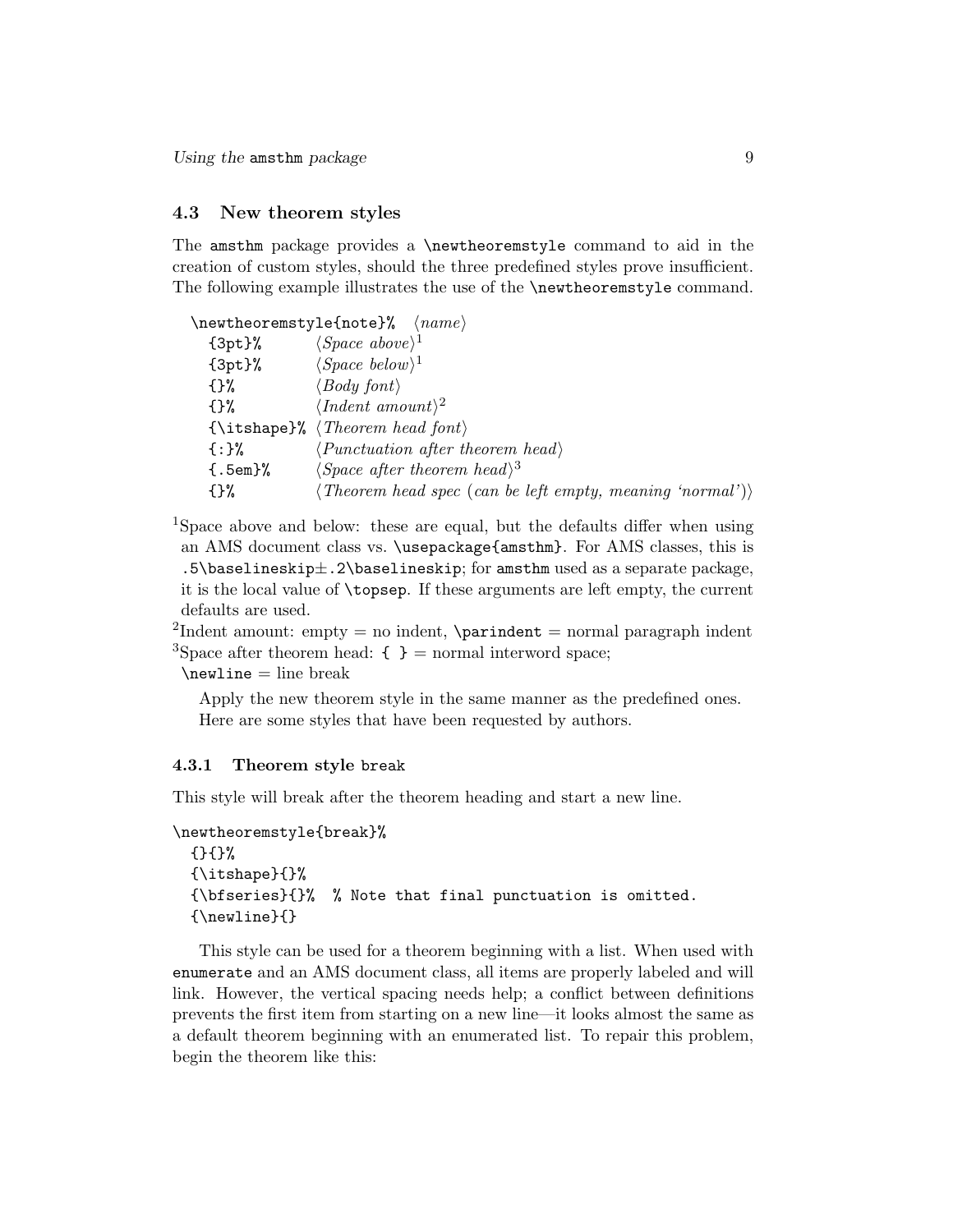```
\begin{breakthm}[...]
\leavevmode \vspace{-\baselineskip}
\begin{enumerate}
```
\leavevmode alone will leave a full blank line after the theorem head.

One more problem may arise: if the theorem starts close to the end of a page, the list could be split to a new page, leaving an orphaned heading. Make a note to address this when the text is final; then call on the needspace [\[NDS\]](#page-14-1) package, or insert an explicit page break.

#### 4.3.2 Theorem with bold note field

If the note—with surrounding parentheses—is particularly important, setting the note field in bold may be desired. This variation numbers the theorem, an option not available when using \newtheorem\*.

```
\newtheoremstyle{bfnote}%
```

```
{}{}%
{\itshape}{}%
{\bfseries}{.}%
{ }%
{\thmname{#1}}\thm number{ #2}\thmnote{ (#3)}\}
```
Parentheses may be omitted from around the note using this trivial adaptation of the formulation with a bold note.

```
\newtheoremstyle{noparens}%
  {}{}%
  {\itshape}{}%
  {\bfseries}{.}%
  { }%
  {\thmname{#1}\thmnumber{ #2}\thmnote{ #3}}
```
#### 4.3.3 Other styles

For examples, see the file thmtest.tex.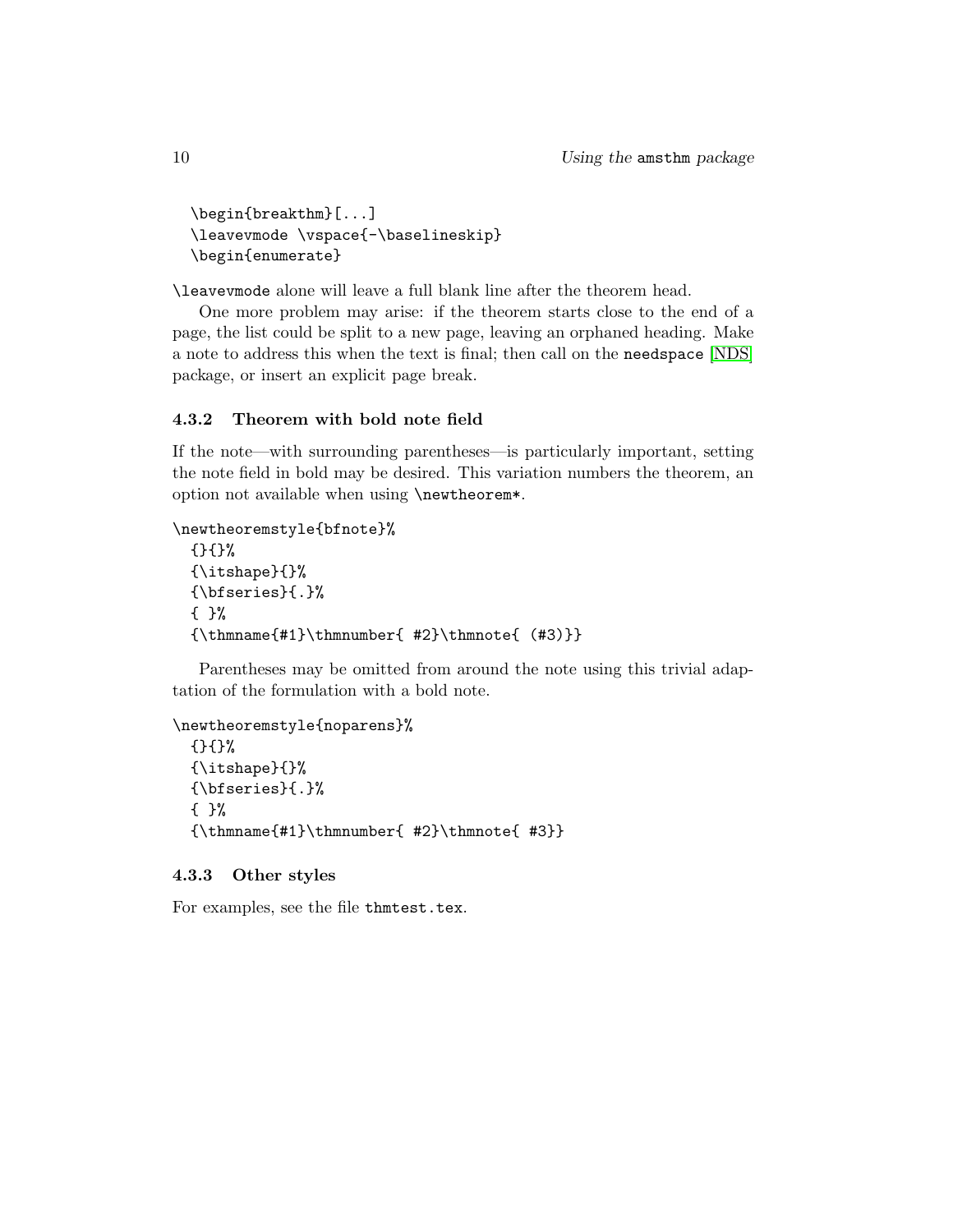## <span id="page-10-0"></span>5 Proofs

A predefined proof environment provided by the amsthm package produces the heading "Proof" with appropriate spacing and punctuation. The proof environment is primarily intended for short proofs, no more than a page or two in length; longer proofs are usually better done as a separate  $\setminus$  section or \subsection in your document.

## <span id="page-10-1"></span>5.1 The beginning of a proof

An optional argument of the proof environment allows you to substitute a different name for the standard "Proof". If you want the proof heading to be, say, "Proof of the Main Theorem", then write

```
\begin{proof}[Proof of the Main Theorem]
```
Because of the way the proof environment is defined (as a L<sup>AT</sup>EX list), a substitute "name" that is longer than one output line will not break as it should; this is on the list for repair. In the meantime, this redefinition in your preamble will accomplish the desired result.

```
\makeatletter
\renewenvironment{proof}[1][\proofname]{\par
  \pushQED{\qed}%
  \normalfont \topsep6\p@\@plus6\p@\relax
  \trivlist
  \item\relax
        {\itshape
    #1\@addpunct{.}}\hspace\labelsep\ignorespaces
}{%
  \popQED\endtrivlist\@endpefalse
}
\makeatother
```
A proof beginning with a list can be approached in the same manner as a theorem; see section [2.1.](#page-3-0)

### <span id="page-10-2"></span>5.2 The end of a proof

A QED symbol,  $\Box$ , is automatically appended at the end of a proof environment. To substitute a different end-of-proof symbol, use \renewcommand to redefine the command \qedsymbol. For a long proof done as a subsection or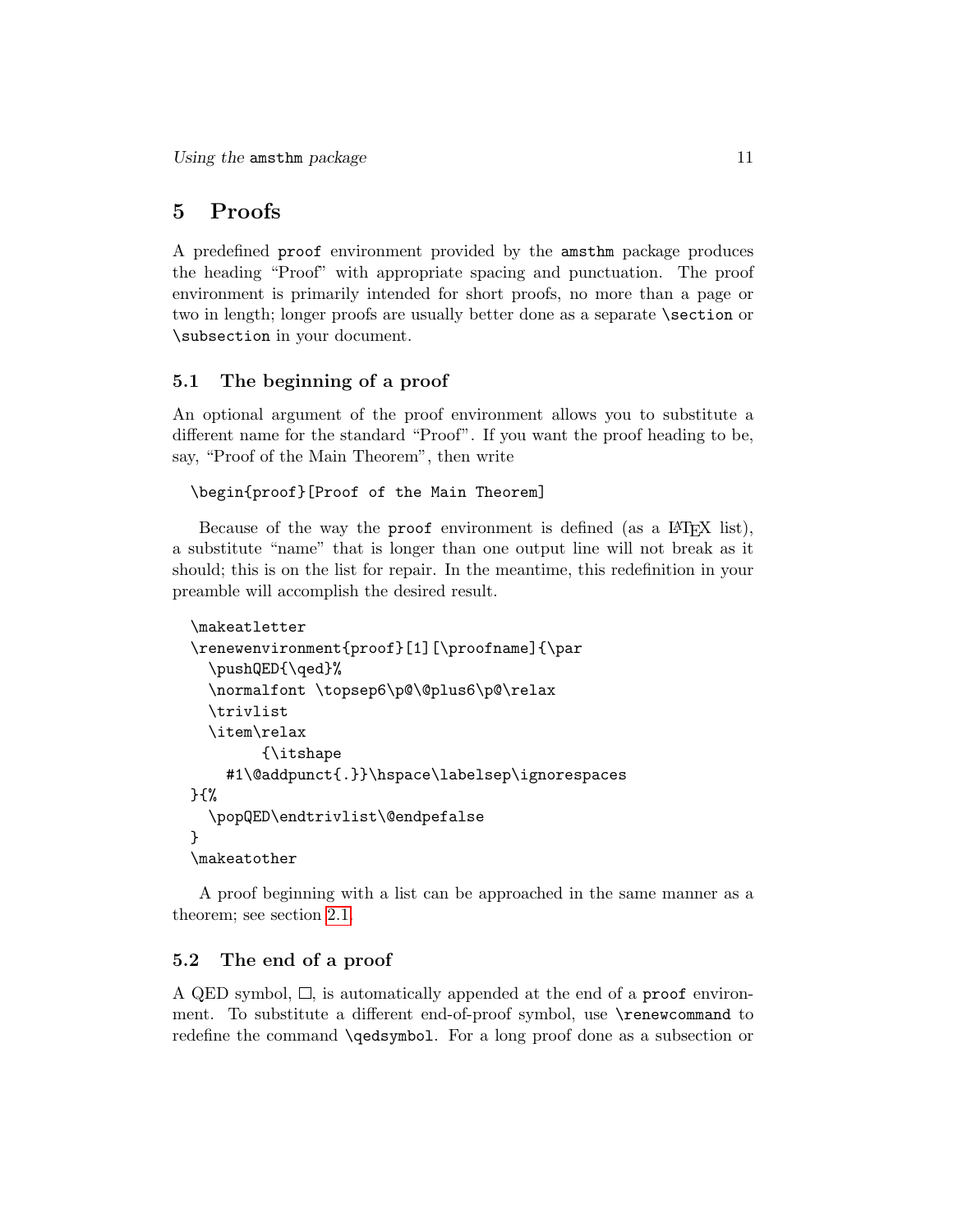section instead of with the proof environment, you can obtain the symbol and the usual amount of preceding space by using \qed; this will work properly only if it follows ordinary text.

A blank line preceding \end{proof} (or before an explicit \qed) disables the mechanism that places the QED symbol, and may even allow that symbol to be set at the top of a new page.

Placement of the QED symbol can be problematic if the last part of a proof environment is a displayed equation or list environment or something of that nature. In that case put a \qedhere command at the place where the QED symbol should appear, for example,

```
\begin{proof}
...
\begin{equation}
G(t)=L\gamma!\,t^{\{-\gamma\}}+t^{\{-\delta\}}\eta(t) \qquad \qquad\end{equation}
\end{proof}
```
When used with the amsmath package, version 2 or later, **\qedhere** will position the QED symbol flush right; with earlier versions, the symbol will be spaced a quad away from the end of the text or display.

If \qedhere produces an error message in an equation, try using \mbox{\qedhere} instead.

\qedhere does not work with eqnarray or with equations input with \$\$; the display environments defined by amsmath and the  $\{ \ldots \}$  form of unnumbered equations have been specially crafted for this purpose.

When a proof ends with a list environment, place **\qedhere** as the last thing before \end{enumerate} or \end{itemize}.

If, for some reason, it is desired to omit the QED symbol from the end of a proof, it can be suppressed by including this definition just before \end{proof}:

```
\renewcommand{\qedsymbol}{}
```
If the symbol is to be omitted from all proofs in the document, place the redefinition in the preamble.

If the QED symbol is needed outside of the proof environment, use \qed rather than **\qedhere**.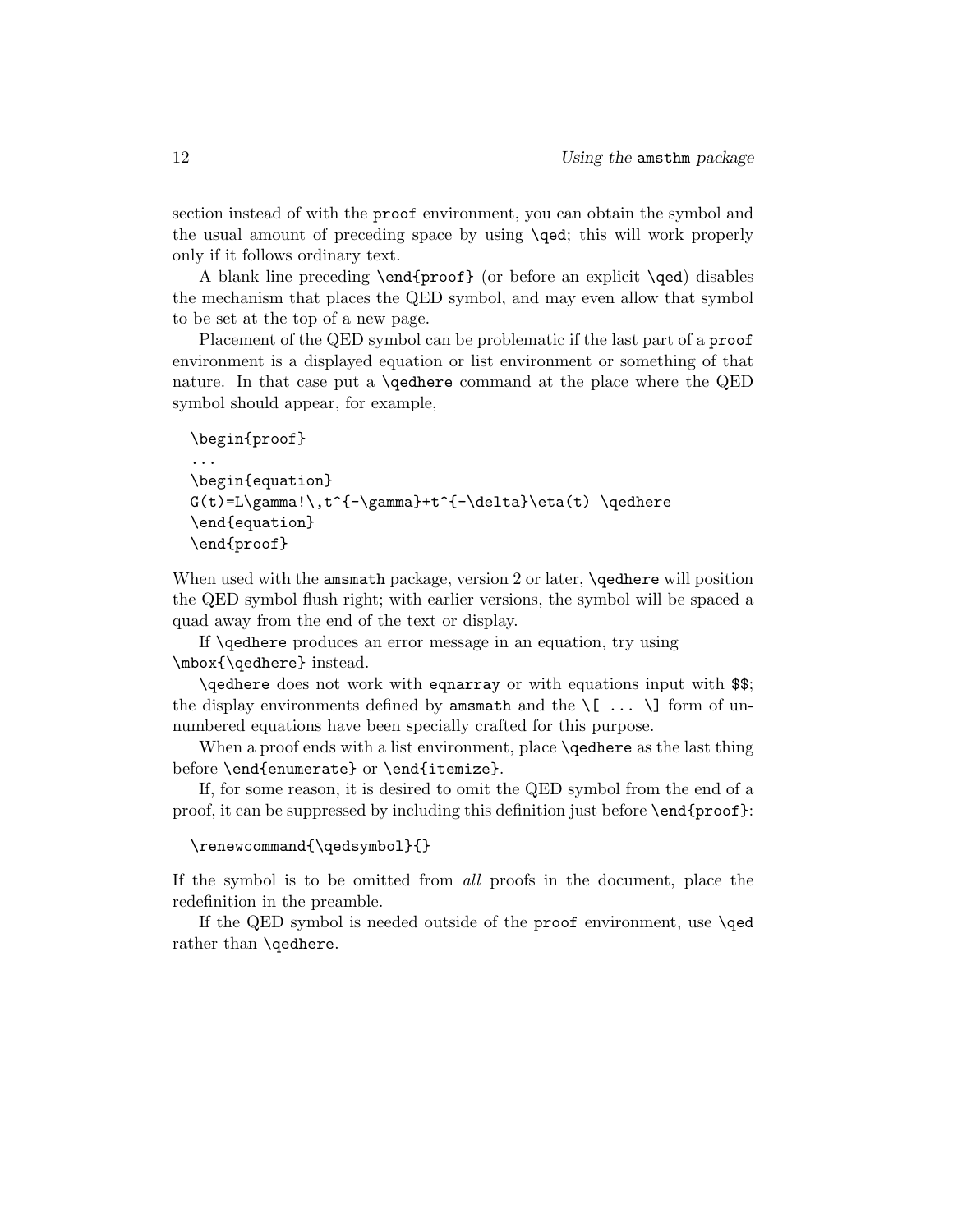## <span id="page-12-0"></span>6 Known problems

The following problems are listed for attention with the next update of amsthm.

- Problems with \qedhere.
	- When \qedhere is used with an unstarred multi-line display structure, the final line is not numbered. (This is relevant only when numbers are on the left; \qedhere is inappropriate for use with displays numbered on the right.)
	- When \qedhere is within a split environment, that part of the display is not numbered and \label is suppressed. If \qedhere is moved outside of split the number appears but the content of the split is shifted left, and the QED symbol may be absent.
	- In an alignment, if no & is present, the box does not go flush to the right margin.
	- For a one-line equation, both the number and the box appear, but the equation is shifted left.
- Other problems inherent in amsthm.
	- Hyperlinking the first item when a theorem begins with a list.
- Problems of interaction with AMS document classes. Corrections will be made in the classes, not in amsthm.
	- In amsbook, when a theorem appears before a chapter's first numbered section, theorem numbering continues from the previous chapter.

## <span id="page-12-1"></span>7 Other packages

Some packages provide additional theorem functionality, with options that recognize the presence of amsthm and adjust for it.

- mdframed [\[MDF\]](#page-14-3) provides the ability to set off theorems (and other elements) with frames of various shapes and colors. It should be loaded after amsthm if both are used.
- thmtools [\[THT\]](#page-14-4) provides an alternate key-value syntax for theorem specification, as well as variant presentation styles, both predefined and user definable. A QED symbol can be applied to any theorem element, not just to proofs. An adaptable \listoftheorems is also available.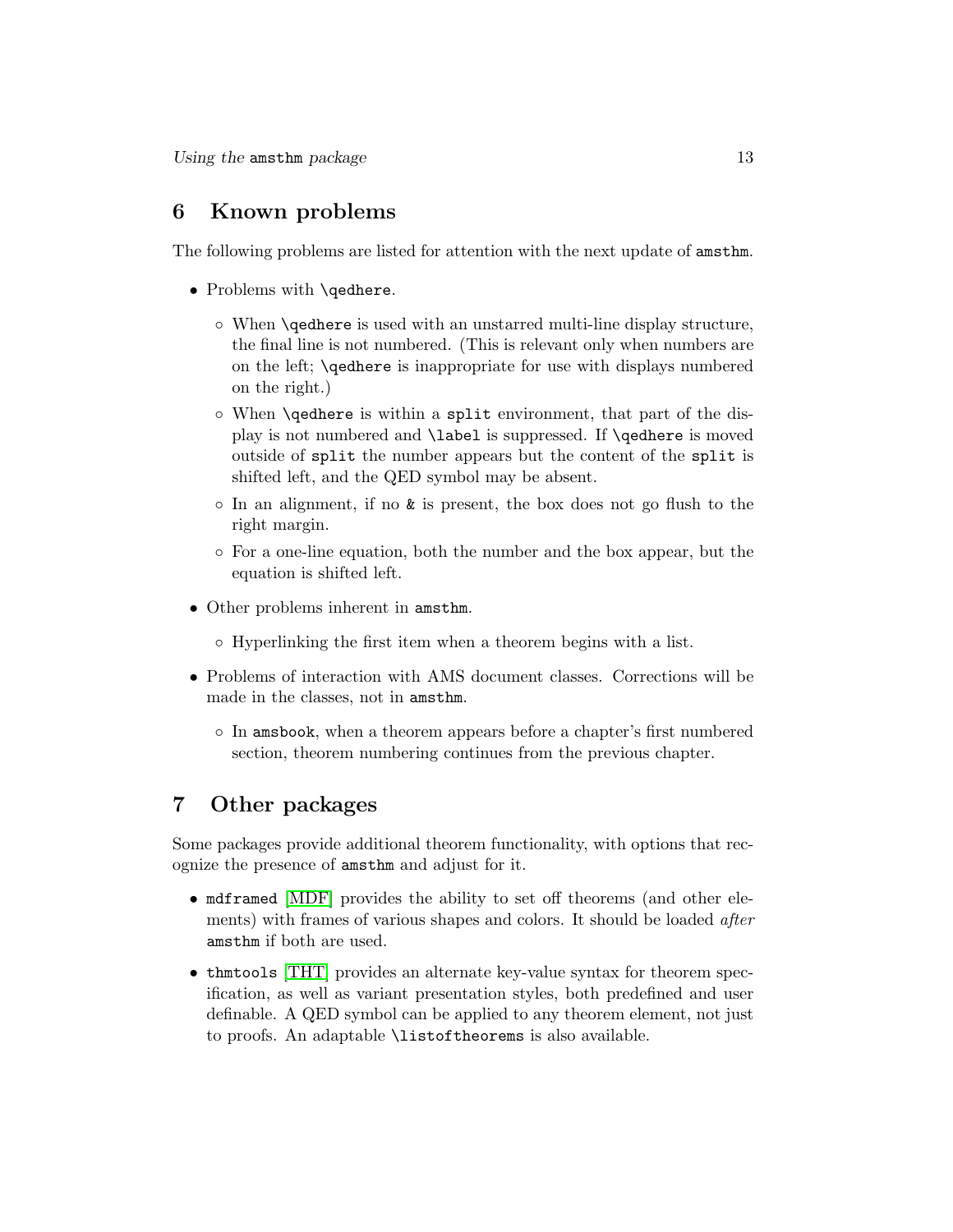For details, refer to the package manuals. Both packages are included in TEX Live, so can be accessed with texdoc  $\langle package \rangle$ .

Some packages that offer potentially useful features have limitations that conflict with the implementation of theorems with AMS document classes or amsthm. Here are some we know about.

- paralist overrides the settings in amsthm that apply \upshape to item numbers in an enumerate environment within a theorem; the numbers become italic, which is undesired.
- wrapfig documents that it does not coexist with lists. Both theorems and proofs in amsthm are based on \trivlist. An insertion using this method may cause succeeding paragraphs to be indented by the width of the insert even if the depth of the insertion does not warrant it.
- floatflt and picinpar suffer from the same limitation.

## <span id="page-13-0"></span>8 Potential modifications

Feedback from users and experience with AMS publications have pointed out several areas where added flexibility can benefit both users of amsthm.sty and developers of "derivative" document classes based on the AMS set.

These suggestions are relatively easy to implement:

- Change hard-coded font specifications (e.g., \itshape) to commands (e.g., \proofheadingfont) to allow modification.
- Provide commands instead of hard-coded values for other elements, such as punctuation.

The following suggestions, while having merit, require more work, including redesign of existing code:

- Extend applicability of \qedhere to theorem-class elements as well as to proofs.
- Provide a means to ignore the definition of proof to avoid name conflicts with some non-AMS document classes.
- Consider key-value mechanism for specifying \newtheoremstyle options.
- Provide a new theorem style that begins with a list.